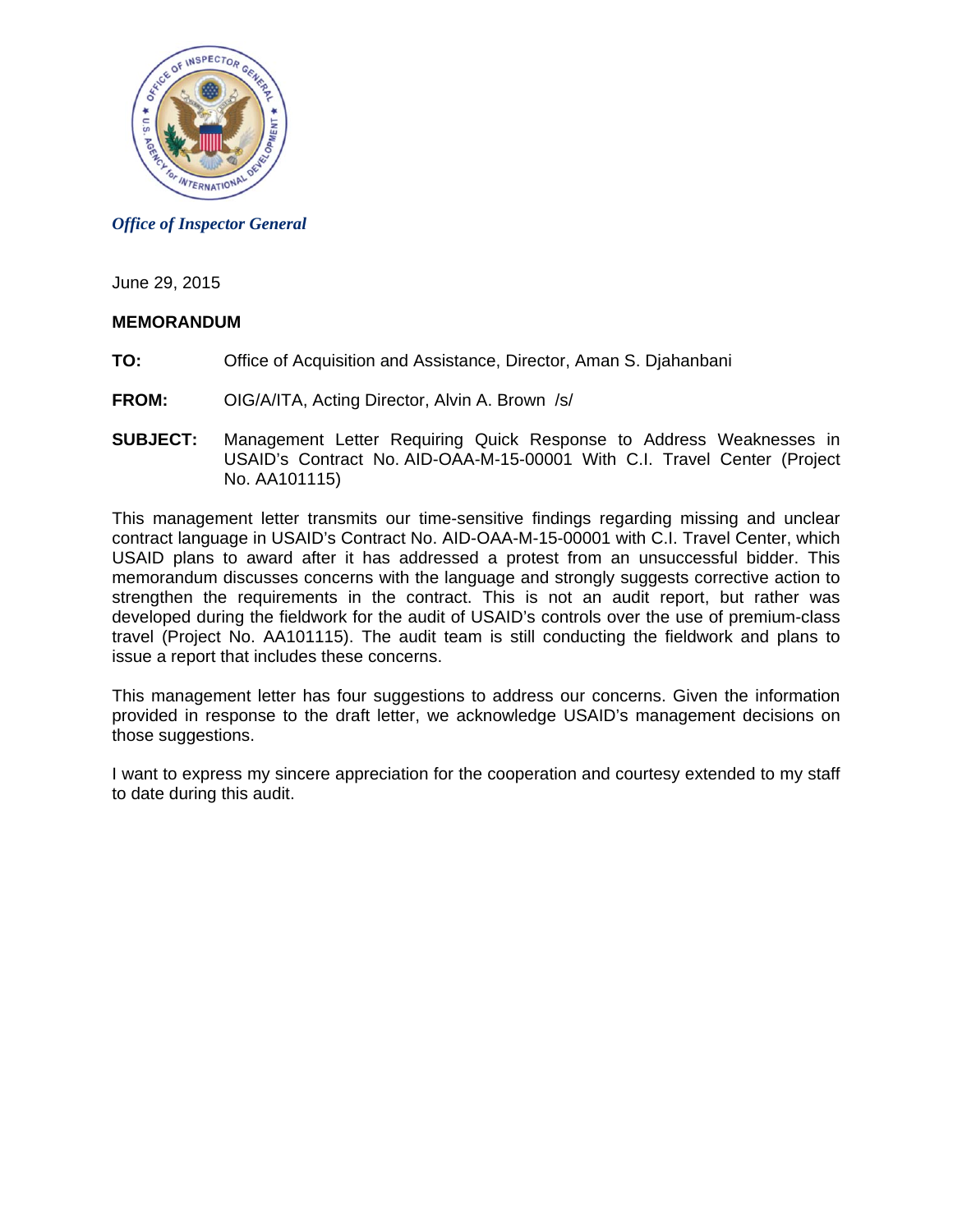# BACKGROUND

The objective of the audit related to this management letter was to determine whether USAID implemented controls to prevent improper use of premium-class travel in accordance with Agency policy. Therefore, the audit team is reviewing the entire premium-class travel process from travel request through the payment of travel vouchers.

During our review of airfare payments, we found deficiencies in the reconciliation and payment review processes performed by the Bureau for Management's Cash Management and Payments (CMP) Division. No standard operating procedures are in place for the processes.

In addition, the process of reconciling what's been charged to the Agency's Citibank charge card, called the central billing account  $(CBA)$ ,<sup>1</sup> to Duluth Travel Inc. transactions is timeconsuming and inadequate because Duluth does not provide a reconciled report of the two, as required by the contract. Instead, it provides a report of its transactions, which CMP employees must reconcile by hand to a monthly CBA statement. CMP must manage constraints such as no trip identification numbers in the CBA statements, line items in the statements and Duluth's reports that do not match, and merchant charge entries that do not have trip identification numbers or other information.

 travel agent and travel related services to assist the Agency in meeting its travel needs for . . . These deficiencies led the audit team to review USAID's Contract No. AID-OAA-M-11-00006 with Duluth for travel management services. It requires the company to "provide professional domestic and international travel."

The audit team found deficiencies with the requirements in the contract and discussed them with USAID's contracting staff. For example, the reconciliation paragraph used language for outdated, obsolete technology such as magnetic tapes and floppy disks. During that discussion, the cognizant contracting officer said USAID did not exercise the last of four option years<sup>2</sup> for the Duluth contract and plans to award a new contract, No. AID-OAA-M-15-00001, to C.I. Travel Center. That contract will be a firm-fixed price<sup>3</sup> each year. However, the officer added, that award was protested and is consequently delayed. So Duluth continues to provide services under an extension of the period of performance.

Because of the issues found in the current Duluth contract, the audit team found it necessary to review the new contract with C.I. Travel Center to determine whether the contract requirements and language are clear and complete. The weaknesses we found are described in the Discussion section.

<sup>&</sup>lt;sup>1</sup> CBAs are used to cover travel expenses that USAID pays for directly, such as airfare.

<sup>&</sup>lt;sup>2</sup> Option Year 4 beginning April 28, 2015, through March 27, 2016.

 $3$  The fees are \$312,998.40 for the first year, \$316,989.50 for the first option year, \$321,060.43 for the second, \$325,212.77 for the third, and \$329,448.17 for the fourth.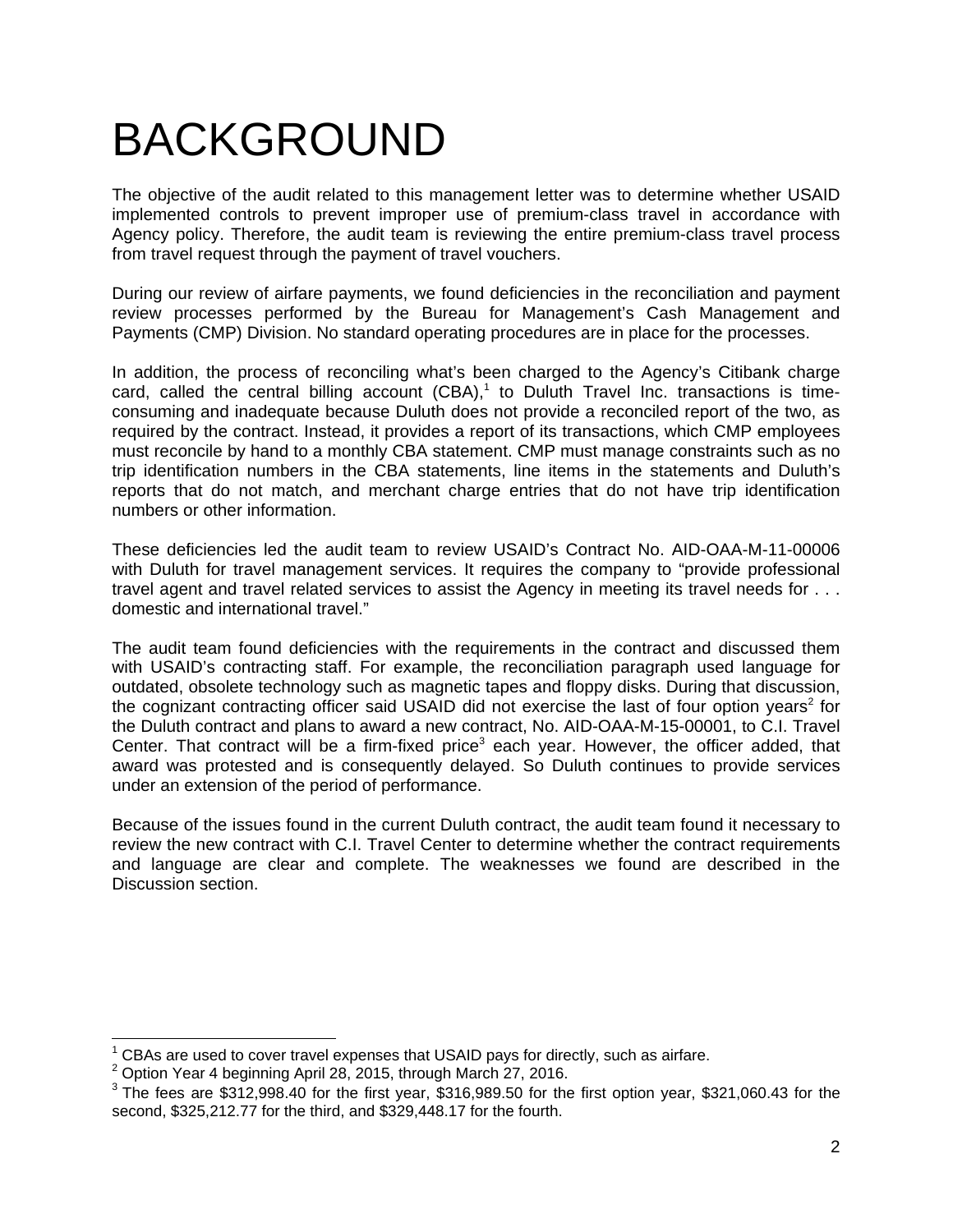# **DISCUSSION**

USAID's contract with C.I. Travel Center is missing significant information that would ensure that its requirements are clear and complete. As discussed below, the audit team identified the following areas of concern: (1) requirements for the monthly CBA reconciliation reports need to be defined, (2) a penalty for noncompliance with reporting requirements needs to be included, (3) the section regarding refunds of CBA purchases needs improvement, and (4) language regarding rest stops needs to be strengthened.

# **Requirements for Monthly CBA Reconciliation Reports Need to Be Defined**

The Federal Managers' Financial Integrity Act of 1982 requires agency heads to establish controls that provide reasonable assurance that:

- Obligations and costs comply with applicable laws.
- Funds, property, and other assets are safeguarded against waste, loss, unauthorized use, or misappropriation.
- Revenues and expenditures are recorded and accounted for properly.

Therefore, it is critical that USAID staff receive a fully reconciled report of the transactions to the charged items in the CBA travel account so CMP employees can review each charge before authorizing payments.

Section C.16, "Required Reports," of USAID's contract with C.I. Travel Center requires a monthly CBA reconciliation report. However, the contract does not include language that discusses what information should be in the report.

USAID/CMP staff needs to receive monthly reports that specifically reconcile C.I. Travel Center transaction data with the monthly statement of charges from the CBA. If they do not, then they must reconcile the CBA charges manually—a time-consuming, labor-intensive task because of several constraints. For example, charges on the CBA statement may not match to an authorized travel authorization and traveler name. In addition, many tickets and charges are made and cancelled for the same trip, but refunds for canceled tickets may take weeks or months to be reflected in the CBA statement. As a result of these constraints, it is difficult to determine whether the transactions are valid. Therefore, detailed information is necessary so the contractor clearly understands what specific data should be reconciled and submitted each month.

The C.I. Travel Center contract should have language requiring the contractor to provide an automated reconciliation of transportation billings charged through USAID's CBA accounts. However, nothing in this contract discusses or refers to a reconciliation of the reservation, ticketing, and accounting elements so that all passenger reports and summary data are generated automatically from point-of-sale information.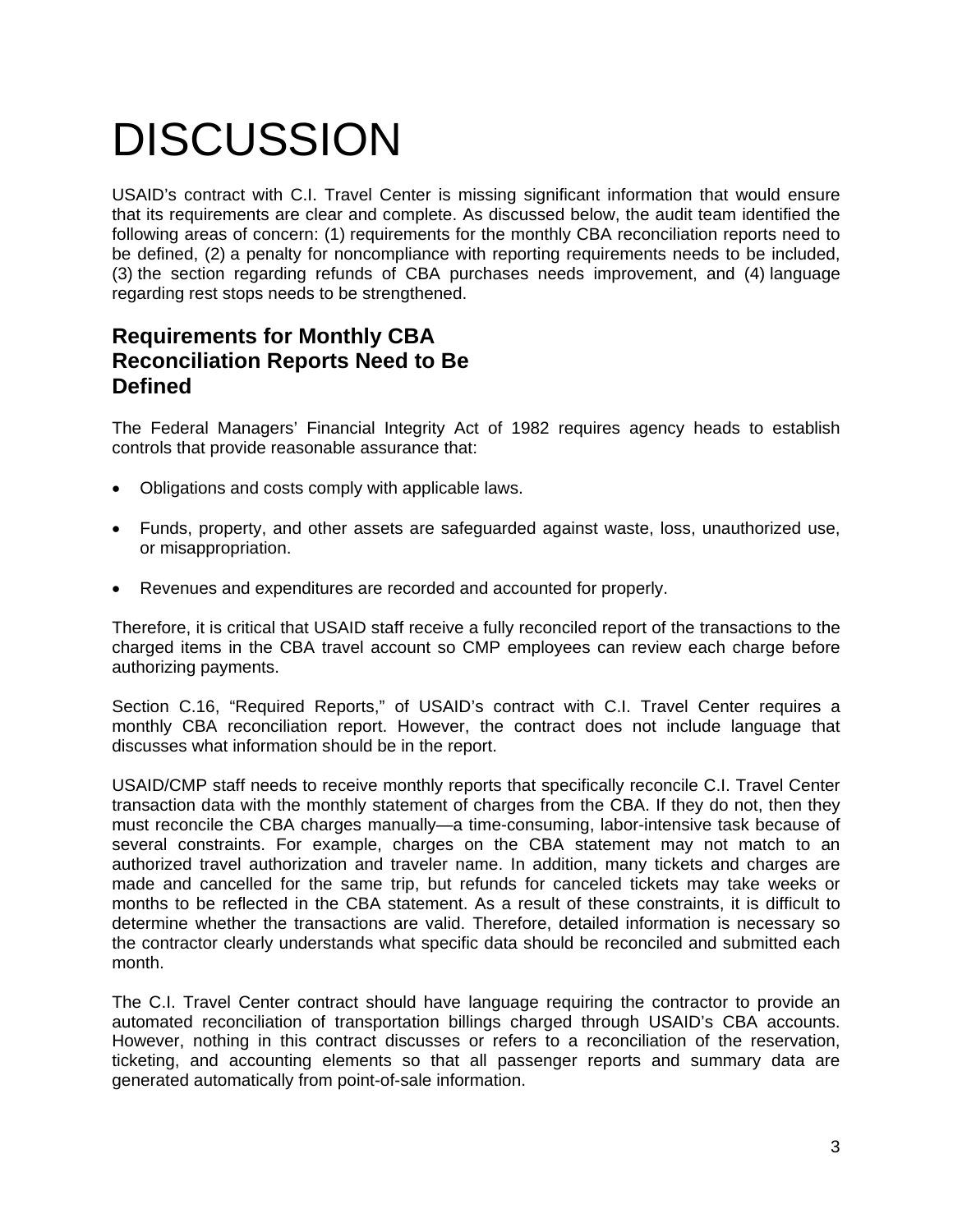USAID contracting officials said the contracting officer's representative (COR) is responsible for coordinating with CMP to make sure the contract addresses its requirements. However, officials in CMP said they were not included in discussions about the language in the new contract. We do not know why this happened.

Without a clear description of what the monthly CBA reconciliation report should include, the contractor could provide reports that do not meet the needs of USAID's staff. Therefore, the staff could have a considerably higher workload when reviewing travel charges and authorizing payments for the CBA travel accounts. For example, in the current contract, because Duluth did not provide reconciled reports, CMP dedicated one employee to complete reconciliations for the current month and two employees to review unreconciled items from past months.

USAID has spent \$18 million in the past 2 years on official business travel. Without a proper reconciliation report, USAID staff might not be able to detect possible errors, fraud, or abuse on charges to the CBA travel account. Therefore, USAID is at risk of making unauthorized, unallowable payments.

*Suggestion 1. We strongly suggest that the cognizant contracting officer work with the contracting officer's representative and the Cash Management and Payments Division staff to develop and include a clear description of the data that should be presented in the monthly CBA reconciliation report required in the planned USAID Contract No. AID-OAA-M-15-00001 with C.I. Travel Center.* 

# **Penalty for Noncompliance With Reporting Requirements Needs to Be Included**

According to Federal Acquisition Regulation, Section 52.232-1, "Payments," as incorporated into USAID's planned contract by reference:

The Government shall pay the Contractor, upon the submission of proper invoices or vouchers, the prices stipulated in this contract for supplies delivered and accepted or services rendered and accepted, less any deductions provided in this contract.

According to the contract, USAID plans to pay the contractor a firm-fixed price each year "for the successful completion of the scope of work and submission of all deliverables." Section C.16, "Required Reports," identifies 16 management information reports that the contractor is required to provide. Among those is the CBA reconciliation report discussed in the previous section.

However, the contract does not stipulate what deductions will be made or other penalties the contractor might face if it does not provide those reports. Furthermore, although the contract requires the contractor to prepare a quality control plan, the specifics of that plan do not discuss the required reports.

According to the contracting officials, USAID normally does not include penalties in its contracts. Instead, it relies on existing mechanisms, such as cure notices, $4$  if any action needs to be taken.

A cure notice alerts a contractor that it is not meeting requirements and has at least 10 days to remedy<br>A cure notice alerts a contractor that it is not meeting requirements and has at least 10 days to remedy the situation before receiving a termination notice.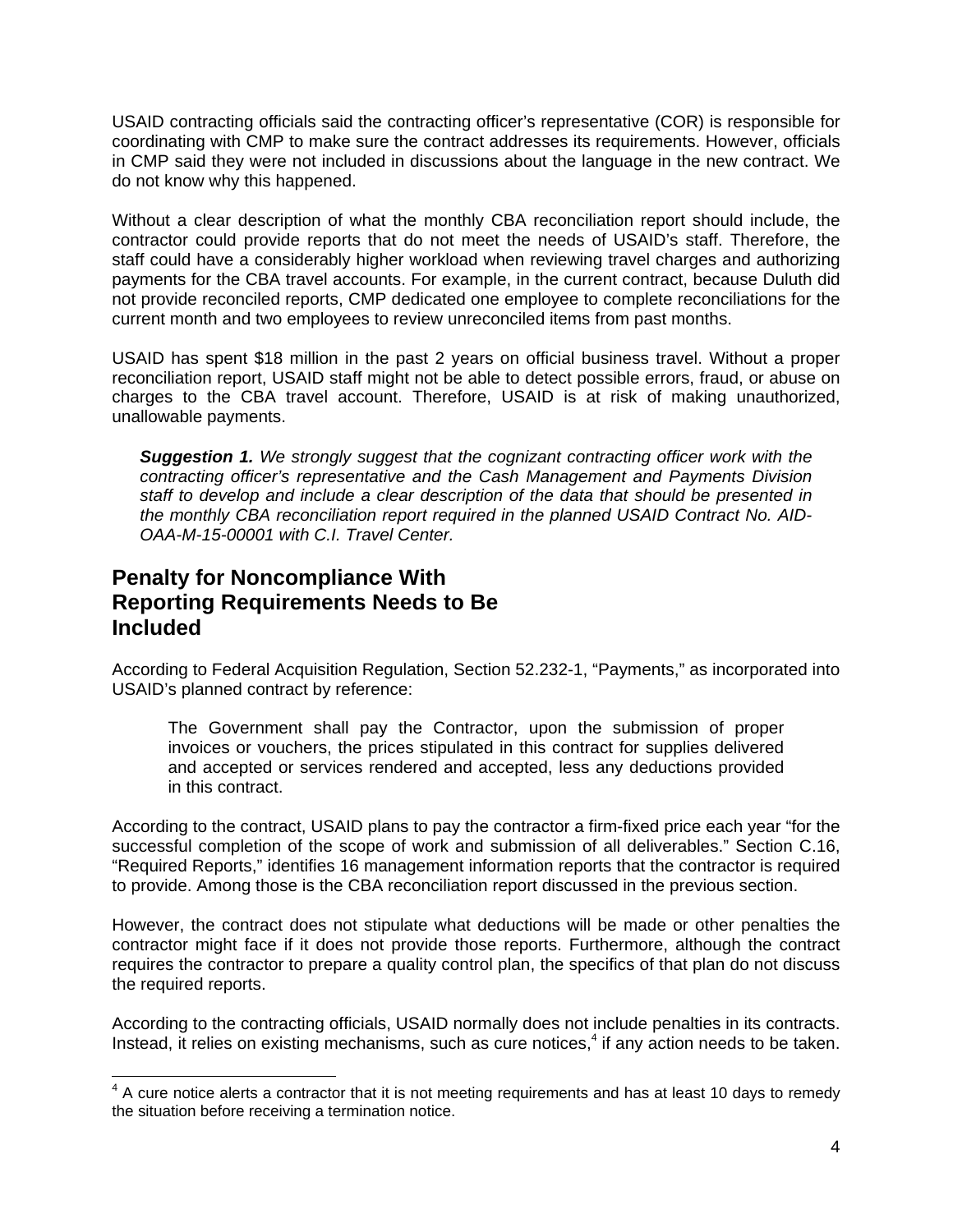However, the officials said, USAID did not take action against Duluth for not complying with the requirement to provide a monthly CBA reconciliation report, nor did it deduct any funds from the payments. As a result, Duluth continued to not comply with that requirement. Therefore, if penalties are not addressed in the new contract, USAID may continue to have similar problems with C.I. Travel.

*Suggestion 2. We strongly suggest that the cognizant contracting officer include in planned Contract No. AID-OAA-M-15-00001 with C.I. Travel Center either (1) penalties or disincentives if the contractor does not provide the management information reports or (2) the management information reports as part of the quality control plan.* 

# **Section Regarding Refunds of CBA Purchases Needs Improvement**

The U.S. Government Accountability Office's *Standards for Internal Control in the Federal Government* (September 2014) states, "Management may contract with service organizations to perform roles in the organizational structure" and should communicate the assigned responsibilities.

Further, according to the training material that USAID CORs receive, "Selecting appropriate phrases and words is very important" when writing statements of work. Therefore, they should be exact and precisely written.

However, section C.12.2, "For CBA Purchases" of the contract is confusing. It states:

Refunds for unused, downgraded or exchanged tickets shall be made by the Contractor immediately in the form of a credit refund receipt returned to the agency, with the credit applied to the agency's CBA. **No cash refunds shall be made to the traveler for CBA purchases.** [emphasis added].

However, the next paragraph in that same section states:

Employees who have been Issued Government Travel Charge Cards shall apply directly to the Contractor for refunds for unused transportation . . . **Refunds shall be given immediately, in the form of a credit refund receipt returned to the employee, with the credit applied to the Individual employee's travel card account.** [emphasis added]

In the contract, USAID needs to make a clear distinction between the travel refunds that should be made to a CBA travel card, such as airfare, and other travel refunds that should be made to the employee's travel card, such as lodging costs. The contracting staff should remove the second paragraph from this specific section and add it to a subsequent section under another heading.

the Agency. The audit team does not know why the contract was written this way. However, as a result, C.I. Travel may not understand the terms and therefore could run an increased risk of error or noncompliance. Moreover, refunds may be erroneously given to the traveler and not returned to the Agency.<br>5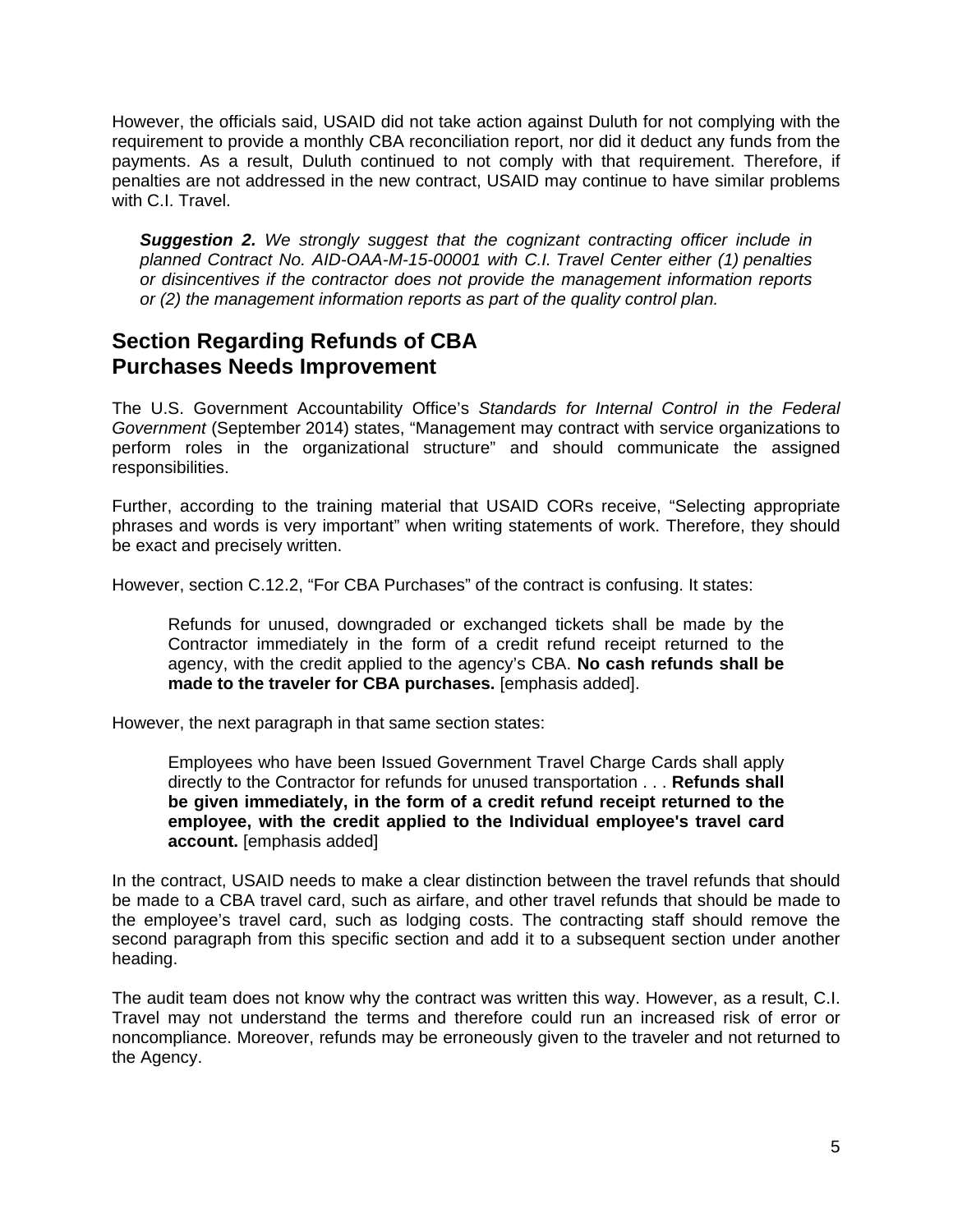*Suggestion 3. We strongly suggest that the cognizant contracting officer move the second paragraph from the C.12.2 section to an appropriate section under another*  heading in the planned USAID Contract No. AID-OAA-M-15-00001 with C. I. Travel *Center.* 

# **Language Regarding Rest Stops Needs to Be Strengthened**

ADS 522, *Performance of Temporary Duty Travel in the U.S. and Abroad*, section 5.22.3.9, "Rest Stops," states:

Official [temporary duty] travel may be interrupted for a rest period of up to 24 hours if all of the criteria below are met:

- 1. The origin or destination point of travel is outside of the continental United States (OCONUS);
- 2. The scheduled flight time, including stopovers, exceeds 14 hours;
- 3. Travel is by a direct or usually traveled route; and
- 4. Travel is by coach-class service.

In addition, section 522.3.11.1, "Exceptions for Premium Class Air Travel," states that "premium class may not be authorized for . . . travel for the following purposes:

- Assignment travel
- Home leave travel
- Rest and recuperation travel
- Separate maintenance allowance travel
- Education travel and educational allowance travel
- Visitation travel
- Emergency Visitation Travel
- Travel of children of separated parents

However, section C.2.2, "City Pairs Program," of the contract has confusing language regarding rest stops. The last paragraph states:

interruption should normally be mid-way in the journey or as near to it as the Rest stops shall be provided for a period of up to 24 hours for scheduled flights in excess of 14 hours on a usually traveled route, including scheduled stopovers when traveling by less than premium-class accommodations. The point of schedule permits. Rest stops are not authorized when indirect travel is performed or when premium class accommodations are authorized, except when certified by appropriate agency approval authority.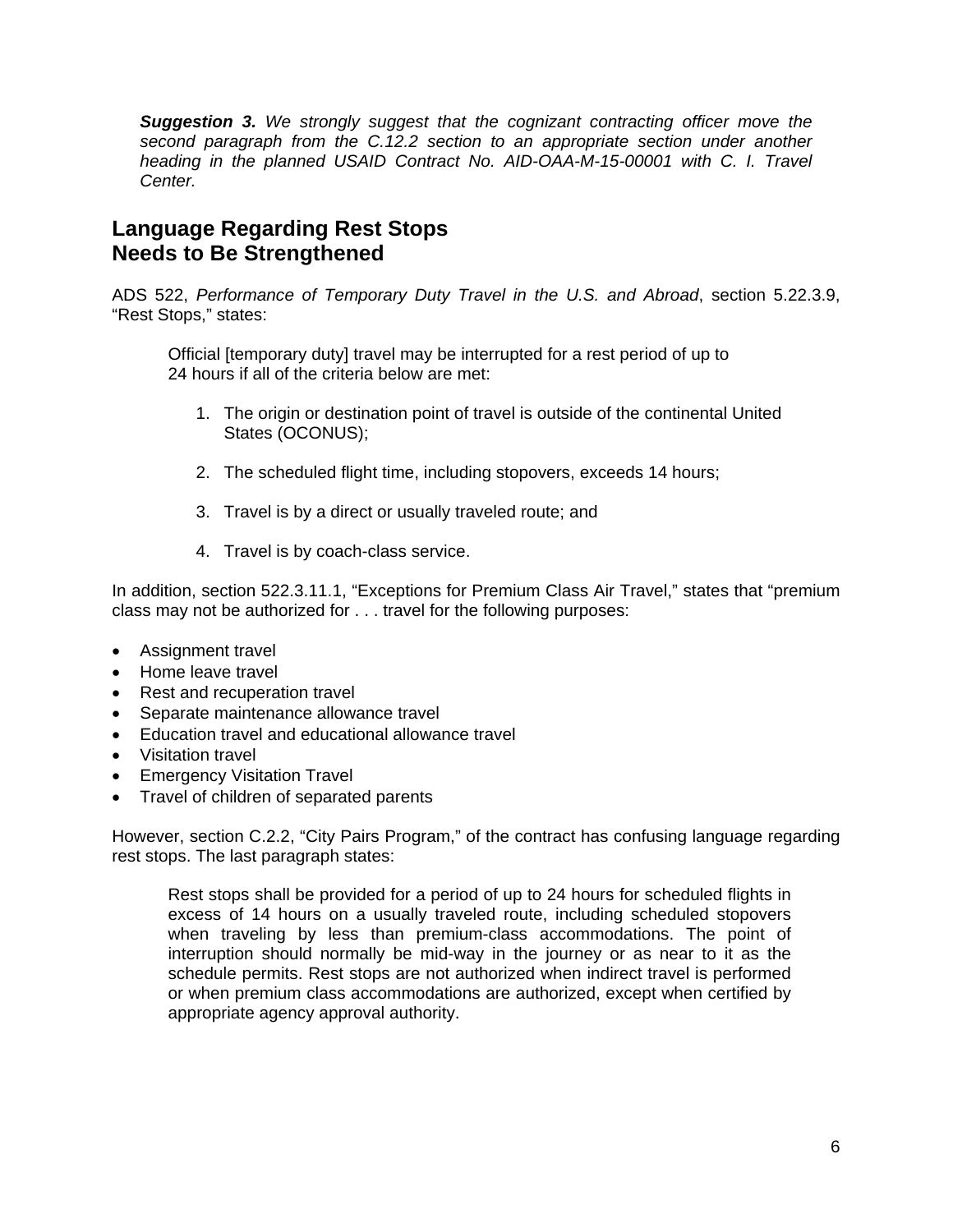terms and there could be an increased risk of error or noncompliance with the contract. As the paragraph shows, the policy for rest stops has exceptions, but it does not explicitly refer the contractor to ADS 522.3.9 and 522.3.11.1. The audit team does not know why the contract did not include these references. However, as a result, the contractor may not understand the

**Suggestion 4.** We strongly suggest that the contracting officer add a reference to the *last paragraph of section C.2.2, "City Pairs Program" to ADS 522.3.9, "Rest Stops," and Section 522.3.11.1, "Exceptions for Premium Class Air Travel," in the planned USAID Contract No. AID-OAA-M-15-00001 with C. I. Travel Center.*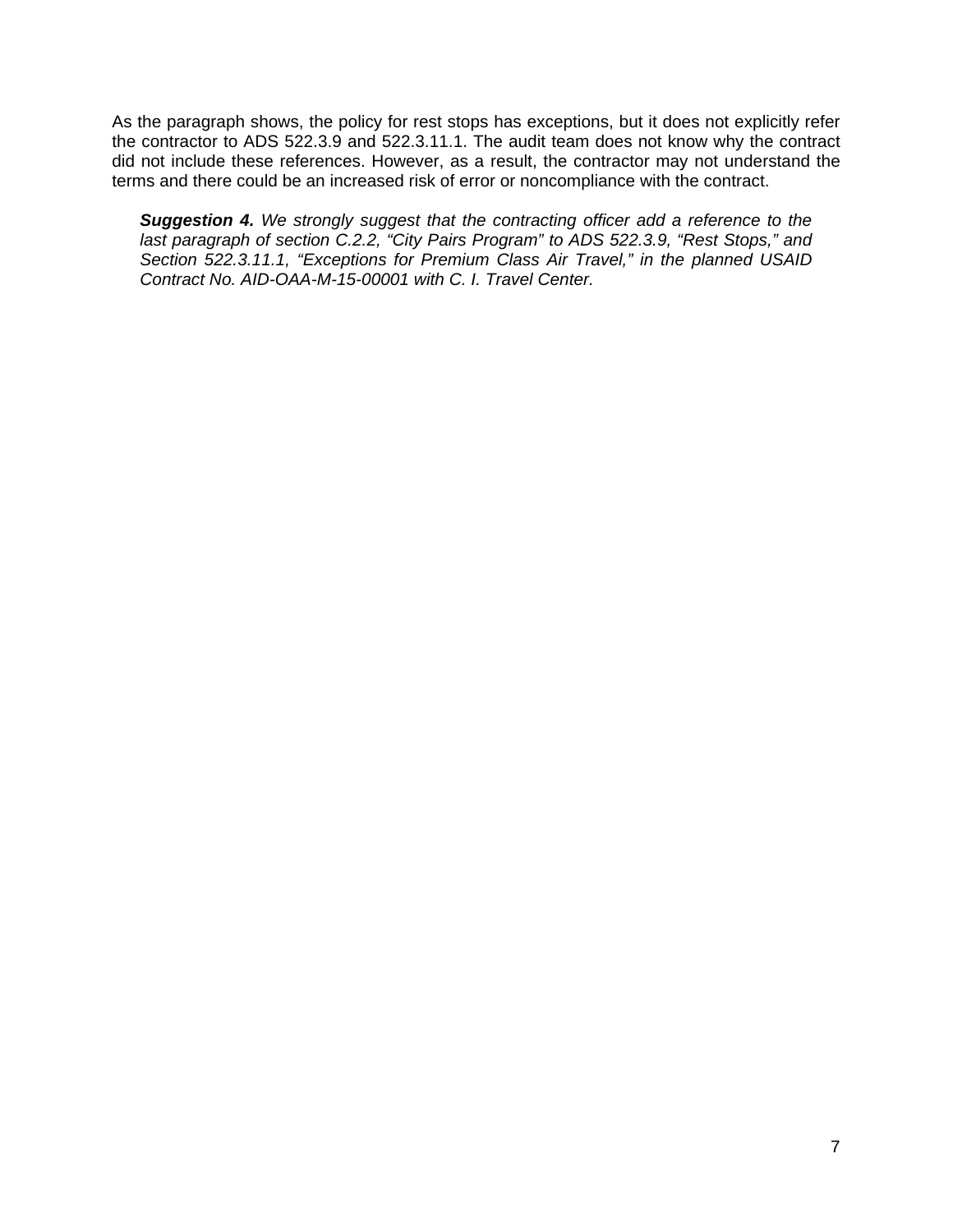# EVALUATION OF MANAGEMENT **COMMENTS**

USAID managers agreed to take actions on all four suggestions in the memorandum. Based on their comments, management decisions have been reached on all suggestions. Our detailed evaluation of management comments follows.

 USAID's management decision on Suggestion 1. **Suggestion 1**. USAID management concurred with the suggestion that the contract be modified to include a clear description of the data required in the monthly CBA reconciliation report. In addition, detailed language has been drafted and sent to the COR for review. USAID management stated that a modification to the contract is being drafted to address this suggestion and will be completed no later than June 30, 2015. Therefore, we acknowledge

**Suggestion 2.** USAID management did not agree to include penalties or disincentives in the contract because the Agency can give the contractor an unsatisfactory performance report or cure notice. However, the managers agreed to implement our alternate suggestion to include timely submission of the required reports in the quality control plan by June 30, 2015. Therefore, we acknowledge USAID's management decision on Suggestion 2.

**Suggestion 3.** USAID management agreed that the wording of the contract is confusing and needs to make a clear distinction between travel refunds that should be made to a CBA travel card (such as airfare) and others that should be made to the individual's travel card (such as lodging). USAID managers wrote that a modification to the contract is being drafted to address this suggestion and should be completed no later than June 30, 2015. Therefore, we acknowledge USAID's management decision on Suggestion 3.

**Suggestion 4.** USAID management agreed that the wording of the contract is confusing because it does not explicitly refer the contractor to ADS 522.3.9 and 522.2.11.1, which address exceptions to the policy for rest stops. USAID managers wrote that a modification to the contract is being drafted to address this suggestion and will be completed no later than June 30, 2015. Therefore, we acknowledge USAID's management decision on Suggestion 4.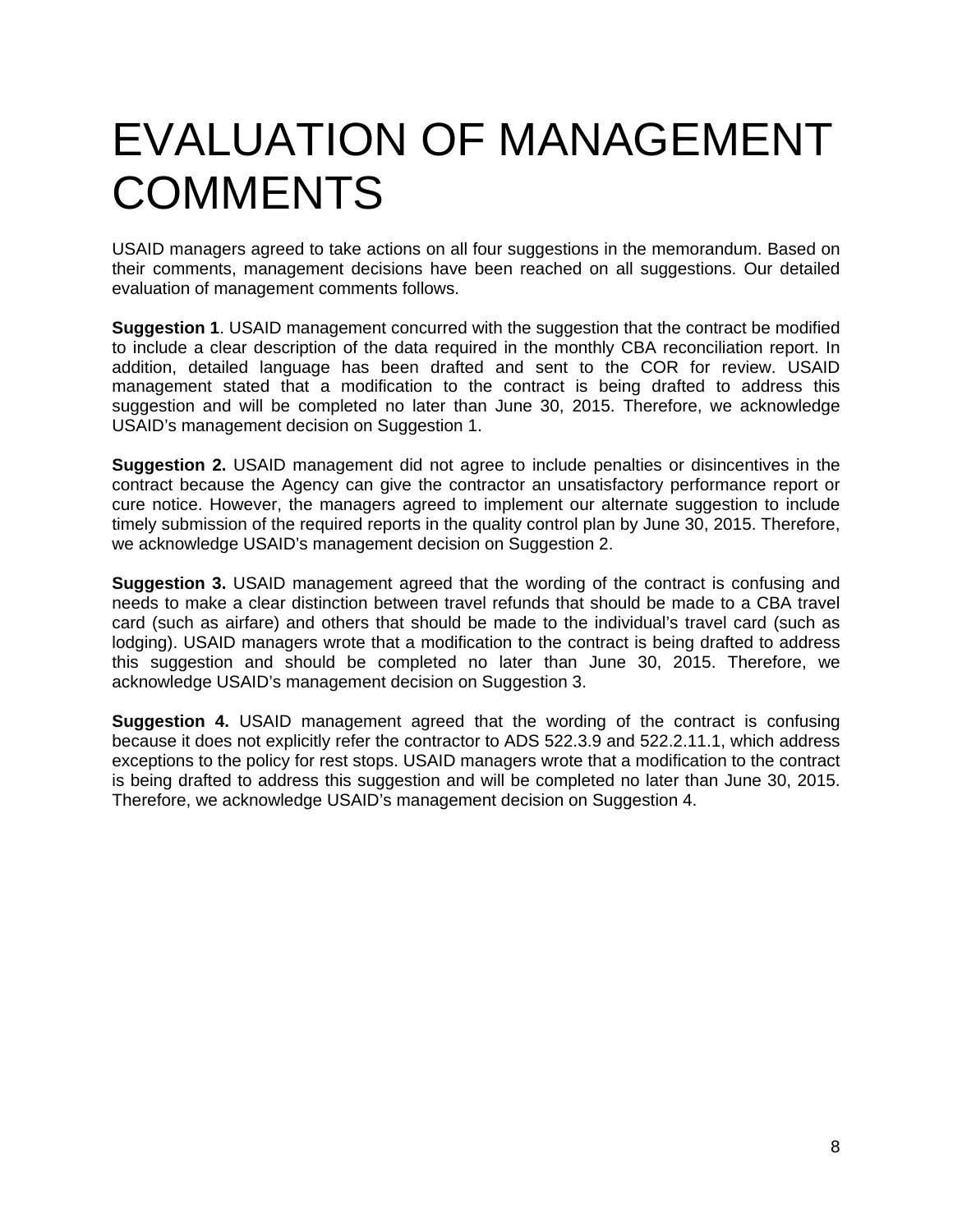# MANAGEMENT COMMENTS



June 9, 2015

## **MEMORANDUM**

TO: **TO:** OIG/A/ITA, Acting Director, Alvin Brown

**FROM:** M/OAA, Director, Aman S. Djahanbani /s/

**SUBJECT: Management Letter Requiring Quick Response to Address Weaknesses in** USAID's Contract No. AID-OAA-M-15-00001 with C.I. Travel Center (Project No. AA101115)

**REFERENCE:** Your Memorandum dated May 22, 2015

The Office of Inspector General (OIG) auditors reviewed USAID's new planned travel contract with C.I. Travel Center. In the review the OIG determined that the contract is missing significant information necessary to ensure that its requirements are clear and complete. The audit team identified four areas of concern and recommended corrective action for each to strengthen the contract.

## **Suggestion No. 1:**

We strongly suggest that the cognizant contracting officer work with the contracting officer's representative and the Cash Management and Payments Division staff to develop and include a clear description of the data that should be presented in the monthly CBA reconciliation report required in the planned USAID Contract No. AID-OAA-M-15-00001 with C.I. Travel Center.

## Contracting Officer's Management Decision, Suggestion No. 1:

The Contracting Officer concurs with this suggest that the contract should be modified to include a clear description of the data required in the monthly CBA reconciliation report. Detailed language has been drafted by Mr. John Sawh, M/CFO/CMP, and has been sent to the COR in M/MS/TTD for comment and/or concurrence.

## **Suggestion No. 2:**

We strongly suggest that the cognizant contracting officer include in planned Contract No. AID-OAA-M-15-00001 with C.I. Travel Center either (1) penalties or disincentives if the contractor does not provide the management information reports as part of the quality control plan or (2) the management information reports as part of the quality control plan.

## Contracting Officer's Management Decision, Suggestion No. 2:

The Contracting Officer assumes that this suggestion means fiscal penalties in some form and therefore, does not concur with this suggestion that the contract should be modified to include specific [fiscal] penalties or disincentives. This is a firm-fixed price contract with no separately